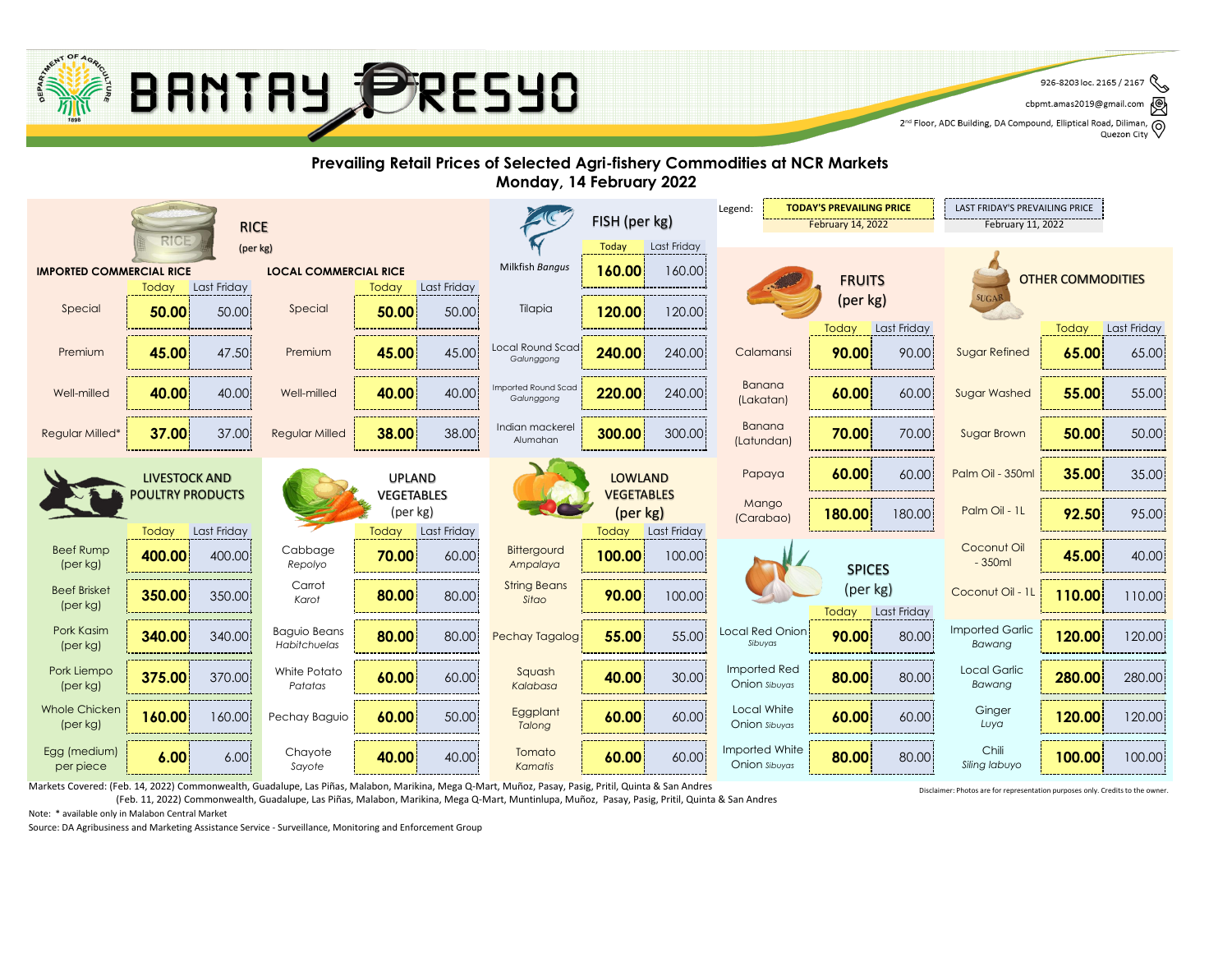

926-8203 loc. 2165 / 2167

cbpmt.amas2019@gmail.com 2<sup>nd</sup> Floor, ADC Building, DA Compound, Elliptical Road, Diliman, Q<br>Quezon City

Quezon City

#### **Prevailing Retail Prices of Selected Agri-fishery Commodities per Market Monday, 14 February 2022**

|                                        | <b>COMMODITY (PHP/KG)</b>                 |                                |                                |                                |                  |          |               |                                |                                |                                |  |  |
|----------------------------------------|-------------------------------------------|--------------------------------|--------------------------------|--------------------------------|------------------|----------|---------------|--------------------------------|--------------------------------|--------------------------------|--|--|
| <b>MARKET</b>                          | <b>Well-milled</b><br><b>Rice (Local)</b> | <b>Tilapia</b>                 | Galunggong                     | <b>Whole</b><br><b>Chicken</b> | *Egg<br>(Medium) | Ampalaya | <b>Tomato</b> | Cabbage                        | <b>Pechay</b><br><b>Baguio</b> | <b>Red Onion</b><br>(Local)    |  |  |
| New Las Piñas City Public Market       | 40.00                                     | 140.00                         | 240.00                         | 160.00                         | 6.00             | 120.00   | 60.00         | 70.00                          | 60.00                          | 120.00                         |  |  |
| <b>Guadalupe Public Market/Makati</b>  | 44.00                                     | <b>NOT</b><br><b>AVAILABLE</b> | 260.00                         | 170.00                         | 6.00             | 120.00   | 60.00         | <b>NOT</b><br><b>AVAILABLE</b> | 50.00                          | 110.00                         |  |  |
| San Andres Market/Manila               | 40.00                                     | 120.00                         | 250.00                         | 160.00                         | 6.00             | 120.00   | 60.00         | 70.00                          | 60.00                          | 100.00                         |  |  |
| <b>Quinta Market/Manila</b>            | 42.00                                     | 130.00                         | <b>NOT</b><br><b>AVAILABLE</b> | 160.00                         | 6.00             | 100.00   | 40.00         | 60.00                          | 60.00                          | <b>NOT</b><br><b>AVAILABLE</b> |  |  |
| <b>Pritil Market/Manila</b>            | 40.00                                     | 120.00                         | 200.00                         | 160.00                         | 5.50             | 100.00   | 50.00         | <b>NOT</b><br><b>AVAILABLE</b> | 50.00                          | 80.00                          |  |  |
| <b>Marikina Public Market</b>          | 43.00                                     | 130.00                         | 240.00                         | 160.00                         | 6.50             | 120.00   | 50.00         | 70.00                          | 60.00                          | 100.00                         |  |  |
| <b>Pasay City Market</b>               | 40.00                                     | 110.00                         | <b>NOT</b><br><b>AVAILABLE</b> | 160.00                         | 6.00             | 80.00    | 60.00         | <b>NOT</b><br><b>AVAILABLE</b> | 50.00                          | 90.00                          |  |  |
| <b>Pasig City Mega Market</b>          | 40.00                                     | 90.00                          | 240.00                         | 150.00                         | 6.50             | 100.00   | 45.00         | 50.00                          | 50.00                          | 100.00                         |  |  |
| <b>Commonwealth Market/Quezon City</b> | 38.00                                     | 120.00                         | 240.00                         | 130.00                         | 5.60             | 110.00   | 45.00         | 60.00                          | 60.00                          | 90.00                          |  |  |
| <b>Muñoz Market/Quezon City</b>        | 37.00                                     | 125.00                         | 290.00                         | 150.00                         | 6.00             | 100.00   | 50.00         | 50.00                          | 55.00                          | 80.00                          |  |  |
| <b>Mega Q-mart/Quezon City</b>         | 44.00                                     | 120.00                         | 250.00                         | 160.00                         | 5.95             | 100.00   | 60.00         | 70.00                          | 70.00                          | 130.00                         |  |  |
| <b>Malabon Central Market</b>          | 41.00                                     | 120.00                         | 250.00                         | 133.00                         | 5.00             | 95.00    | 50.00         | 45.00                          | 50.00                          | 60.00                          |  |  |

Source: DA Agribusiness and Marketing Assistance Service - Surveillance, Monitoring and Enforcement Group

Note: NOT AVAILABLE - No stocks available/sold in the market

\* price per piece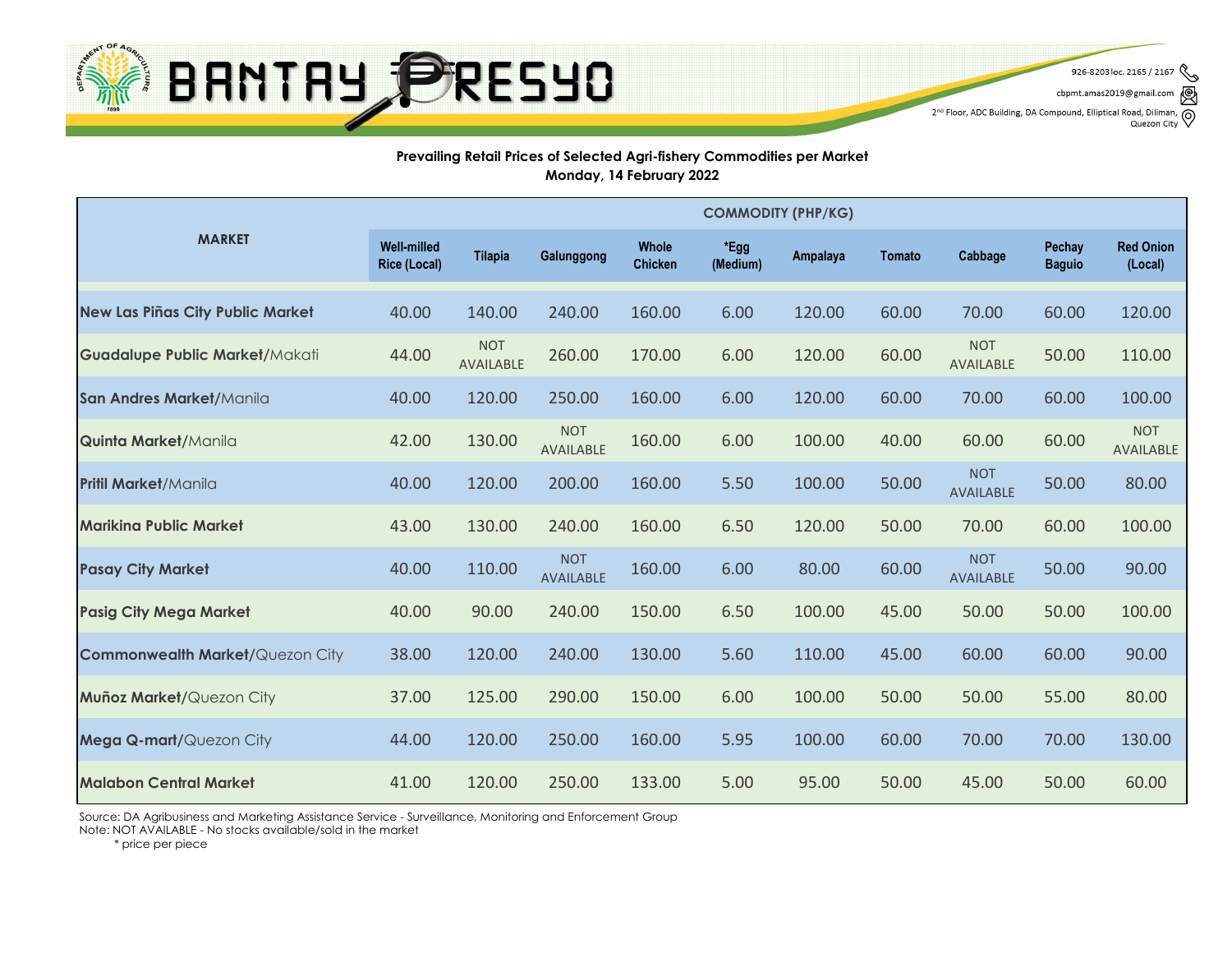#### **BANTAY PRESYO** 2<sup>nd</sup> Floor, ADC Building, DA Compound, Elliptical Road, Dilir Prevailing Retail Prices of Fresh and Frozen Pork Products in NCR Markets February 14, 2022

# FRESH & FROZEN PORK KASIM/PIGUE

926-8203 loc. 2165 / 2167 cbpmt.amas2019@gmail.com

 $\circledcirc$ 

| <b>MARKET</b>   |                                            |  | <b>PRICE PER KILOGRAM (P/kg)</b> |                    |                 |                    |  |  |  |  |
|-----------------|--------------------------------------------|--|----------------------------------|--------------------|-----------------|--------------------|--|--|--|--|
|                 |                                            |  | <b>Fresh</b>                     |                    | <b>Frozen</b>   |                    |  |  |  |  |
|                 |                                            |  | <b>Today</b>                     | <b>Last Friday</b> | <b>Today</b>    | <b>Last Friday</b> |  |  |  |  |
|                 |                                            |  | (Feb. 14, 2022)                  | (Feb. 11, 2022)    | (Feb. 14, 2022) | (Feb. 11, 2022)    |  |  |  |  |
| 1               | <b>New Las Piñas City Public Market</b>    |  | 335.00                           | 335.00             | N/A             | N/A                |  |  |  |  |
| $\overline{2}$  | <b>Guadalupe Public Market</b>             |  | 340.00                           | 340.00             | 230.00          | 230.00             |  |  |  |  |
| 3               | <b>Mandaluyong Public Market</b>           |  | 360.00                           | 360.00             | N/A             | N/A                |  |  |  |  |
| 4               | <b>San Andres Market</b>                   |  | 350.00                           | 350.00             | N/A             | N/A                |  |  |  |  |
| 5               | <b>Dagonoy Market</b>                      |  | 345.00                           | 345.00             | 240.00          | 240.00             |  |  |  |  |
| 6               | <b>Paco Market</b>                         |  | 320.00                           | 320.00             | 220.00          | 220.00             |  |  |  |  |
| 7               | <b>Sta. Ana Market</b>                     |  | 380.00                           | 380.00             | N/A             | N/A                |  |  |  |  |
| 8               | <b>Quinta Market</b>                       |  | 340.00                           | 340.00             | N/A             | N/A                |  |  |  |  |
| 9               | <b>Blumentritt Market</b>                  |  | 280.00                           | 275.00             | 230.00          | 230.00             |  |  |  |  |
| 10              | <b>Trabajo Market</b>                      |  | 370.00                           | 360.00             | N/A             | N/A                |  |  |  |  |
| 11              | <b>Pritil Market</b>                       |  | 350.00                           | 350.00             | N/A             | N/A                |  |  |  |  |
| 12              | <b>Mariking Public Market</b>              |  | 340.00                           | 340.00             | 220.00          | 225.00             |  |  |  |  |
| 13              | <b>Concepcion Dos Wet and Dry Market</b>   |  | 350.00                           | 350.00             | N/A             | N/A                |  |  |  |  |
| 14              | <b>Mariking Zone Market</b>                |  | 300.00                           | 300.00             | 210.00          | 212.50             |  |  |  |  |
| 15              | <b>New Parang Market</b>                   |  | 350.00                           | 350.00             | N/A             | N/A                |  |  |  |  |
| 16              | Pamilihang Lungsod ng Muntinlupa           |  | $(-)$                            | 320.00             | $(-)$           | 220.00             |  |  |  |  |
| 17              | <b>Taguig People's Market</b>              |  | 320.00                           | 320.00             | 240.00          | 240.00             |  |  |  |  |
| 18              | <b>Aling Clara's Wet &amp; Dry Market</b>  |  | 340.00                           | 340.00             | N/A             | N/A                |  |  |  |  |
| 19              | <b>Bicutan Market</b>                      |  | 330.00                           | 320.00             | 210.00          | 210.00             |  |  |  |  |
| 20              | La Huerta New Parañaque Market             |  | 332.50                           | 340.00             | N/A             | N/A                |  |  |  |  |
| 21              | <b>Pasay City Market</b>                   |  | 310.00                           | 310.00             | 240.00          | 240.00             |  |  |  |  |
| 22              | <b>Cartimar Market</b>                     |  | 330.00                           | 330.00             | N/A             | N/A                |  |  |  |  |
| 23              | <b>Wowee Market</b>                        |  | 300.00                           | 300.00             | N/A             | N/A                |  |  |  |  |
| 24              | <b>Pasig City Mega Market</b>              |  | 340.00                           | 330.00             | 215.00          | 215.00             |  |  |  |  |
| 25              | <b>New Arayat Market</b>                   |  | 330.00                           | 330.00             | 225.00          | 225.00             |  |  |  |  |
| 26              | <b>Commonwealth Market</b>                 |  | 310.00                           | 310.00             | 220.00          | 220.00             |  |  |  |  |
| 27              | <b>Litex Wet and Dry Market</b>            |  | 330.00                           | 330.00             | N/A             | N/A                |  |  |  |  |
| 28              | <b>Muñoz Market</b>                        |  | 330.00                           | 330.00             | N/A             | N/A                |  |  |  |  |
| 29              | <b>Tandang Sora Market</b>                 |  | 340.00                           | 340.00             | N/A             | N/A                |  |  |  |  |
| 30              | <b>Visayas Avenue Wet &amp; Dry Market</b> |  | 345.00                           | 345.00             | N/A             | N/A                |  |  |  |  |
| 31              | Mega Q-mart                                |  | 330.00                           | 330.00             | 230.00          | 230.00             |  |  |  |  |
| 32 <sub>2</sub> | <b>Farmer's Market</b>                     |  | 350.00                           | 350.00             | N/A             | N/A                |  |  |  |  |
| 33              | <b>Murphy Public Market</b>                |  | 340.00                           | 340.00             | 220.00          | 220.00             |  |  |  |  |
| 34              | <b>Agora Public Market</b>                 |  | 340.00                           | 340.00             | 230.00          | N/A                |  |  |  |  |
| 35              | <b>Malabon Central Market</b>              |  | 330.00                           | 330.00             | 220.00          | 220.00             |  |  |  |  |
| 36              | Da Best Sangandaan Market                  |  | 360.00                           | 360.00             | N/A             | N/A                |  |  |  |  |

Source: DA Agribusiness and Marketing Assistance Service - Surveillance, Monitoring and Enforcement Group

Note(s): Total number of markets monitored: February 14, 2022 (Today) - 35 markets | February 11, 2022 (Last Friday) - 36 markets N/A - Not available in the market

(-) Closed due to disinfection

 \*Percentage excludes stalls reported from markets with no pork availability situation monitoring conducted today and last Friday.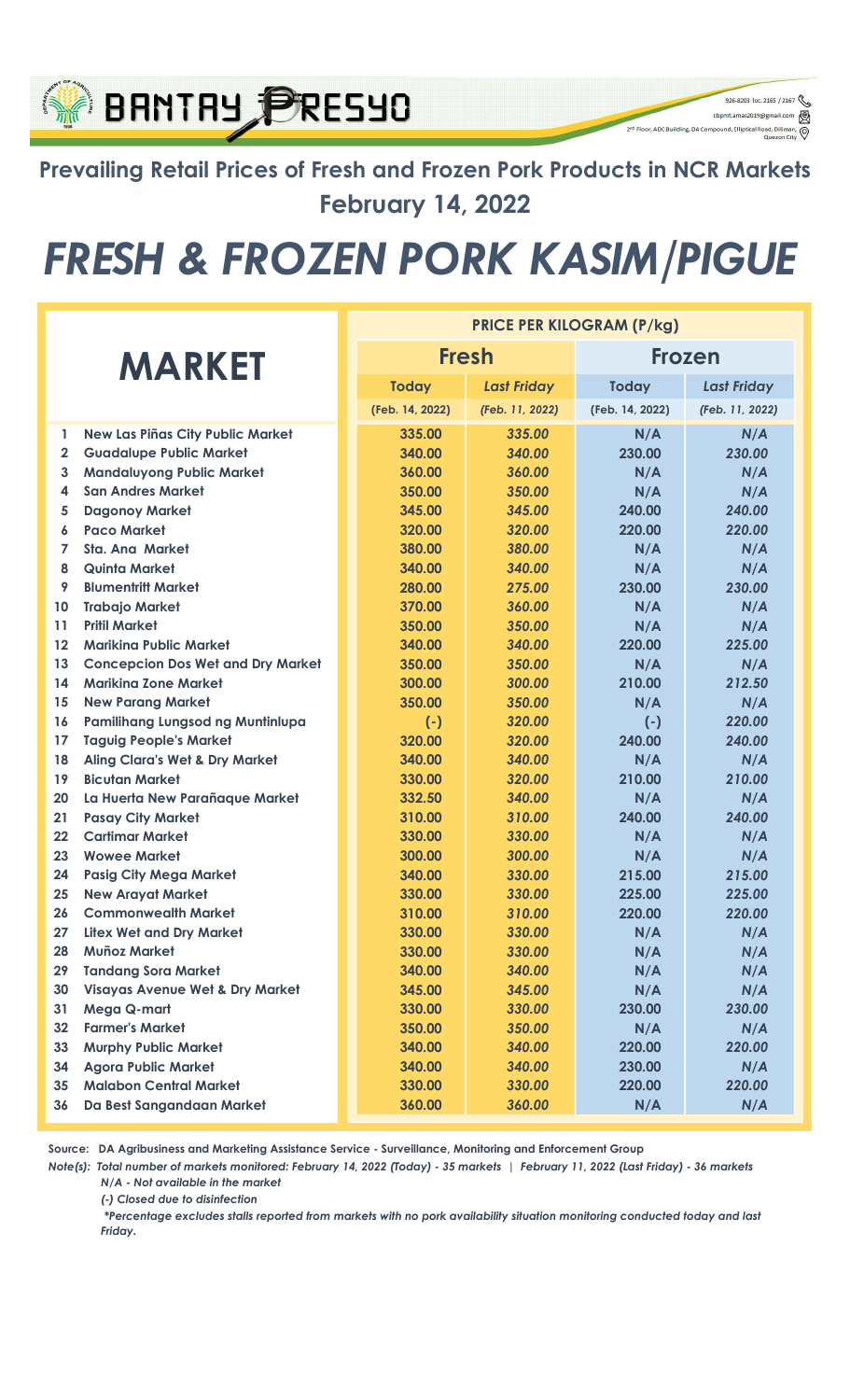### **BANTAY PRESYO**

Prevailing Retail Prices of Fresh and Frozen Pork Products in NCR Markets February 14, 2022

926-8203 loc. 2165 / 2167 cbpmt.amas2019@gmail.com

 $\circledcirc$ 

2<sup>nd</sup> Floor, ADC Building, DA Compound, Elliptical Road, Dili

# FRESH & FROZEN PORK LIEMPO

| <b>MARKET</b> |                                            |  | <b>PRICE PER KILOGRAM (P/kg)</b> |                    |                 |                    |  |  |  |  |
|---------------|--------------------------------------------|--|----------------------------------|--------------------|-----------------|--------------------|--|--|--|--|
|               |                                            |  |                                  | <b>Fresh</b>       | <b>Frozen</b>   |                    |  |  |  |  |
|               |                                            |  | <b>Today</b>                     | <b>Last Friday</b> | <b>Today</b>    | <b>Last Friday</b> |  |  |  |  |
|               |                                            |  | (Feb. 14, 2022)                  | (Feb. 11, 2022)    | (Feb. 14, 2022) | (Feb. 11, 2022)    |  |  |  |  |
| 1             | <b>New Las Piñas City Public Market</b>    |  | 365.00                           | 365.00             | N/A             | N/A                |  |  |  |  |
| $\mathbf{2}$  | <b>Guadalupe Public Market</b>             |  | 370.00                           | 370.00             | N/A             | N/A                |  |  |  |  |
| 3             | <b>Mandaluyong Public Market</b>           |  | 390.00                           | 390.00             | N/A             | N/A                |  |  |  |  |
| 4             | <b>San Andres Market</b>                   |  | 380.00                           | 380.00             | N/A             | N/A                |  |  |  |  |
| 5             | <b>Dagonoy Market</b>                      |  | 370.00                           | 370.00             | 280.00          | 280.00             |  |  |  |  |
| 6             | <b>Paco Market</b>                         |  | 350.00                           | 360.00             | 260.00          | 260.00             |  |  |  |  |
| 7             | <b>Sta. Ana Market</b>                     |  | 400.00                           | 400.00             | N/A             | N/A                |  |  |  |  |
| 8             | <b>Quinta Market</b>                       |  | 370.00                           | 370.00             | N/A             | N/A                |  |  |  |  |
| 9             | <b>Blumentritt Market</b>                  |  | 335.00                           | 335.00             | 250.00          | 250.00             |  |  |  |  |
| 10            | <b>Trabajo Market</b>                      |  | 390.00                           | 390.00             | N/A             | N/A                |  |  |  |  |
| 11            | <b>Pritil Market</b>                       |  | 380.00                           | 380.00             | N/A             | N/A                |  |  |  |  |
| 12            | <b>Marikina Public Market</b>              |  | 370.00                           | 370.00             | N/A             | N/A                |  |  |  |  |
| 13            | <b>Concepcion Dos Wet and Dry Market</b>   |  | 390.00                           | 390.00             | N/A             | N/A                |  |  |  |  |
| 14            | <b>Marikina Zone Market</b>                |  | 330.00                           | 330.00             | 260.00          | 260.00             |  |  |  |  |
| 15            | <b>New Parang Market</b>                   |  | 370.00                           | 370.00             | N/A             | N/A                |  |  |  |  |
| 16            | Pamilihang Lungsod ng Muntinlupa           |  | $(-)$                            | 350.00             | $(-)$           | 260.00             |  |  |  |  |
| 17            | <b>Taguig People's Market</b>              |  | 330.00                           | 330.00             | 270.00          | 270.00             |  |  |  |  |
| 18            | Aling Clara's Wet & Dry Market             |  | 375.00                           | 375.00             | N/A             | N/A                |  |  |  |  |
| 19            | <b>Bicutan Market</b>                      |  | 350.00                           | 350.00             | 240.00          | 240.00             |  |  |  |  |
| 20            | La Huerta New Parañaque Market             |  | 375.00                           | 375.00             | N/A             | N/A                |  |  |  |  |
| 21            | <b>Pasay City Market</b>                   |  | 370.00                           | 370.00             | 280.00          | 280.00             |  |  |  |  |
| 22            | <b>Cartimar Market</b>                     |  | 380.00                           | 380.00             | N/A             | N/A                |  |  |  |  |
| 23            | <b>Wowee Market</b>                        |  | 360.00                           | 360.00             | N/A             | N/A                |  |  |  |  |
| 24            | <b>Pasig City Mega Market</b>              |  | 375.00                           | 370.00             | 255.00          | 255.00             |  |  |  |  |
| 25            | <b>New Arayat Market</b>                   |  | 370.00                           | 370.00             | 280.00          | 280.00             |  |  |  |  |
| 26            | <b>Commonwealth Market</b>                 |  | 330.00                           | 340.00             | 280.00          | 280.00             |  |  |  |  |
| 27            | <b>Litex Wet and Dry Market</b>            |  | 360.00                           | 360.00             | N/A             | N/A                |  |  |  |  |
| 28            | Muñoz Market                               |  | 370.00                           | 370.00             | N/A             | N/A                |  |  |  |  |
| 29            | <b>Tandang Sora Market</b>                 |  | 380.00                           | 380.00             | N/A             | N/A                |  |  |  |  |
| 30            | <b>Visayas Avenue Wet &amp; Dry Market</b> |  | 380.00                           | 380.00             | N/A             | N/A                |  |  |  |  |
| 31            | Mega Q-mart                                |  | 390.00                           | 390.00             | 280.00          | 280.00             |  |  |  |  |
| 32            | <b>Farmer's Market</b>                     |  | 380.00                           | 380.00             | N/A             | N/A                |  |  |  |  |
| 33            | <b>Murphy Public Market</b>                |  | 370.00                           | 370.00             | N/A             | N/A                |  |  |  |  |
| 34            | <b>Agora Public Market</b>                 |  | 380.00                           | 380.00             | N/A             | N/A                |  |  |  |  |
| 35            | <b>Malabon Central Market</b>              |  | 400.00                           | 395.00             | 270.00          | 270.00             |  |  |  |  |
| 36            | Da Best Sangandaan Market                  |  | 380.00                           | 380.00             | N/A             | N/A                |  |  |  |  |

Source: DA Agribusiness and Marketing Assistance Service - Surveillance, Monitoring and Enforcement Group

Note(s): Total number of markets monitored: February 14, 2022 (Today) - 35 markets | February 11, 2022 (Last Friday) - 36 markets N/A - Not available in the market

(-) Closed due to disinfection

 \*Percentage excludes stalls reported from markets with no pork availability situation monitoring conducted today and last Friday.